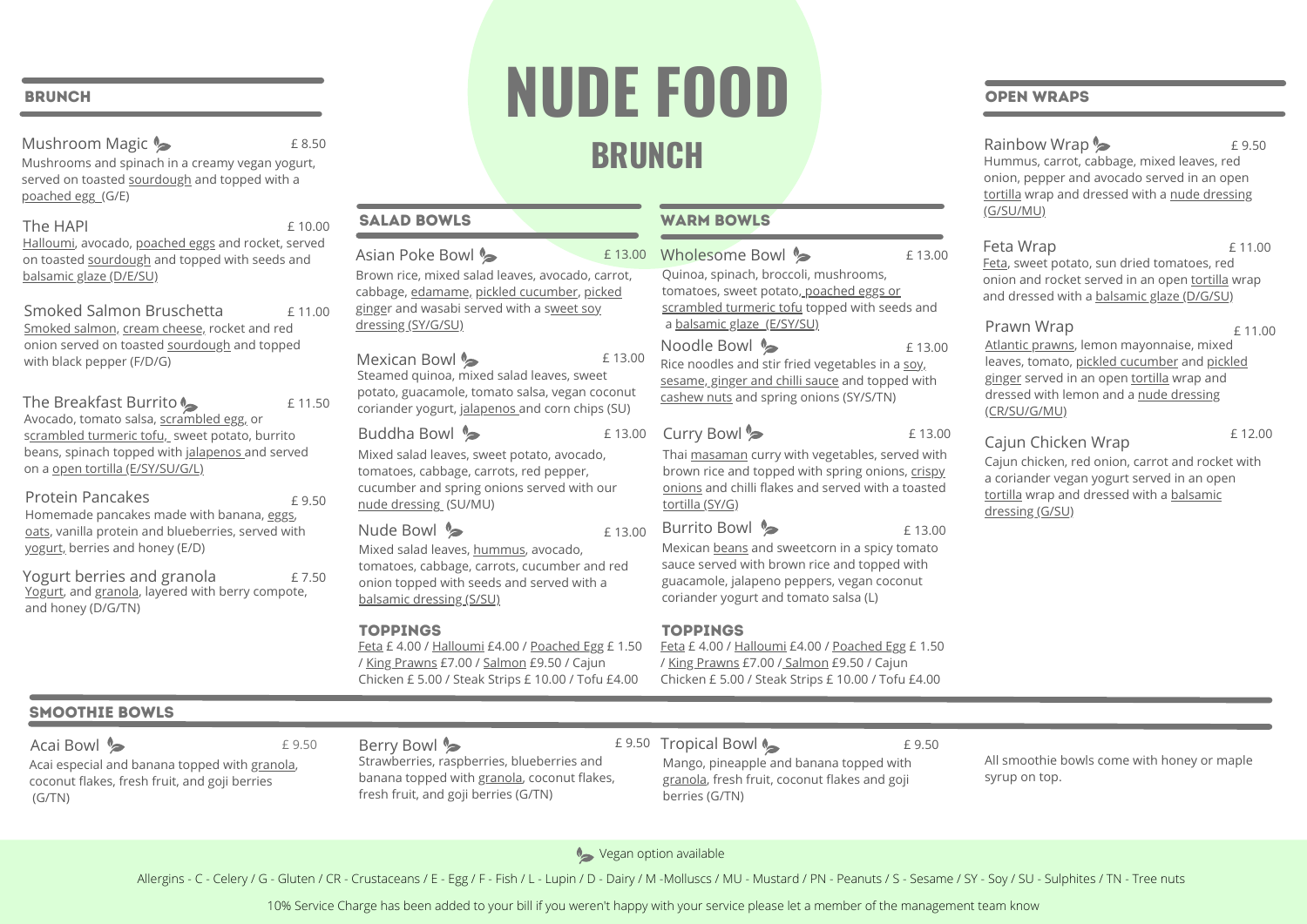#### **BRUNCH**

Cheese & Onion

£ 7.00

Montery Jack cheese/Vegan cheese, and caramelised onions toasted between sourdough (D/S/SU/G)

#### \*Add

Caramelised Onions £1.00 / Bacon £ 1.50 / Fried Egg £ 1.50 / Sausage £ 3.00 / Halloumi £ 3.00 / Cheddar Cheese £1.50 / Avocado £ 3.00 / Lettuce £ 0.50 / Tomato £1.00 / Mushroom £ 2.00

#### The Bad Ass

£ 11.00

Steak strips, cheddar cheese, caramelised onions, avocado, tomatoes and spinach served on a open tortilla wrap (D/G)

#### Devilled Eggs

2 fried eggs, halloumi and avocado served on toasted sourdough and served with a siracha sauce (E/D/G)

#### The Breakfast Skillet

Sausage, bacon, burrito beans, mushrooms, tomatoes and sweet potatoes topped with a baked egg and served with toasted sourdough (S/E/G)

Belgium Waffles topped with yogurt, berries and honey (G/D)

Build your own Butty 2x fillings (Sourdough or Brioche Bun) £ 7.00

#### Add\*

Caramelised Onions £1.00 / Bacon £ 1.50 / Fried Egg £ 1.50 / Sausage £ 3.00 / Halloumi £ 3.00 / Cheddar Cheese £1.50 / Avocado £ 3.00 / Lettuce £ 0.50 / Tomato £1.00 / Mushroom £ 2.00

# **RUDE FOOD BRUNCH**

# **NACHOS**

£ 15.00

£ 16.00

Beetroot and quinoa burger, with vegan cheese, lettuce, tomato, pickles and a vegan mayo in a sourdough bun and served with either chunky chips or french fries (S/SU/G/MU) Plant Burger £ 14.00

#### Halloumi Burger

Grilled Halloumi and a field mushroom in a with lettuce, tomato, pickled cucumber and mayonnaise in a brioche bun served with either chunky chips or french fries (D/SU/G/MU)

#### Cajun Chicken Burger £ 15.00

Cajun chicken breast, coleslaw, lettuce, tomato, pickled cucumber and mayonnaise in a brioche bun served with either chunky chips or french fries (E/SU/G/MU)

#### Beef Burger

BURGERS

Homemade Beef Burger, lettuce, tomato, pickled cucumber, ketchup and mayonnaise in a brioche bun served with either chunky chips or french fries (SU/E/G/MU)

## Add Extra

Caramelised Onions £1.00 / Nudeslaw £ 2.00 / Fried Egg £ 1.50 / Cheddar Cheese £ 1.50 / Halloumi £ 3.00 x / Bacon £3.00

#### Corn tortilla chips served with guacamole, salsa, jalapenos and vegan coconut coriander yogurt (SU) Naughty Nachos

Cheesy Nachos Corn tortilla chips served with melted cheddar cheese or vegan cheese, guacamole, salsa and vegan coconut coriander vegan yogurt £ 11.00

Mexican Bean Nachos Corn tortilla chips served with burrito beans melted cheddar cheese or vegan cheese, guacamole, salsa and vegan coconut coriander vegan yogurt (D/S) £ 12.00

#### Beef Nachos

Corn tortilla chips served with ground beef melted cheddar cheese, guacamole, salsa and vegan coconut coriander vegan yogurt (D)

## FRIES

£ 7.00

£ 14.00

| Chunky Chips $\clubsuit$<br>Triple cooked chunky chips                                                                                                    | £4.00  |  |  |  |
|-----------------------------------------------------------------------------------------------------------------------------------------------------------|--------|--|--|--|
| French Fries <>><br>Crispy french fries                                                                                                                   | £3.50  |  |  |  |
| Sweet Potato Fries<br>Crispy coated sweet potato fries                                                                                                    | £4.50  |  |  |  |
| £5.00<br>Garlic chips $\triangleright$<br>Triple cooked chunky chips, seasoned with<br>garlic salt and topped with garlic mayonnaise or<br>vegan mayo (E) |        |  |  |  |
| Cheesey chips ?<br>French fries toped with cheddar cheese or vegan<br>cheese (D/SY)                                                                       | £5.00  |  |  |  |
| Dirty Bacon Fries<br>French fries topped with bacon and melted                                                                                            | £7.50  |  |  |  |
| cheddar cheese (SU/D)                                                                                                                                     |        |  |  |  |
| <b>DESSERTS</b>                                                                                                                                           |        |  |  |  |
| Berry Blast Sundae<br>Ice cream, raspberry sauce, berries and berry                                                                                       | £6.95  |  |  |  |
| compote<br>Salt Caramel Sundae<br>Ice cream, salt caramel sauce, caramel chunks<br>and brownie bites                                                      | £6.95  |  |  |  |
| Chocolate Chip Sundae<br>Ice cream, callebaut white dark and milk<br>chocolate chips, chocolate sauce and a flake                                         | £ 6.95 |  |  |  |
| 99 Ice Cream with Flake                                                                                                                                   | £ 2.50 |  |  |  |
| Extra Portion of Ice Cream                                                                                                                                | £1.50  |  |  |  |

**Rude Food is Nude Food's naughty little sister, where Nude Food's focus is on healthy food with an emphasis on flavours, Rude Food likes to be naughty but does it with quality produce. As with everything in life there is a ying to every yang and a night to every day, so on your treat day go hard, go RUDE !!!**

£ 9.00

£ 10.50

£ 9.50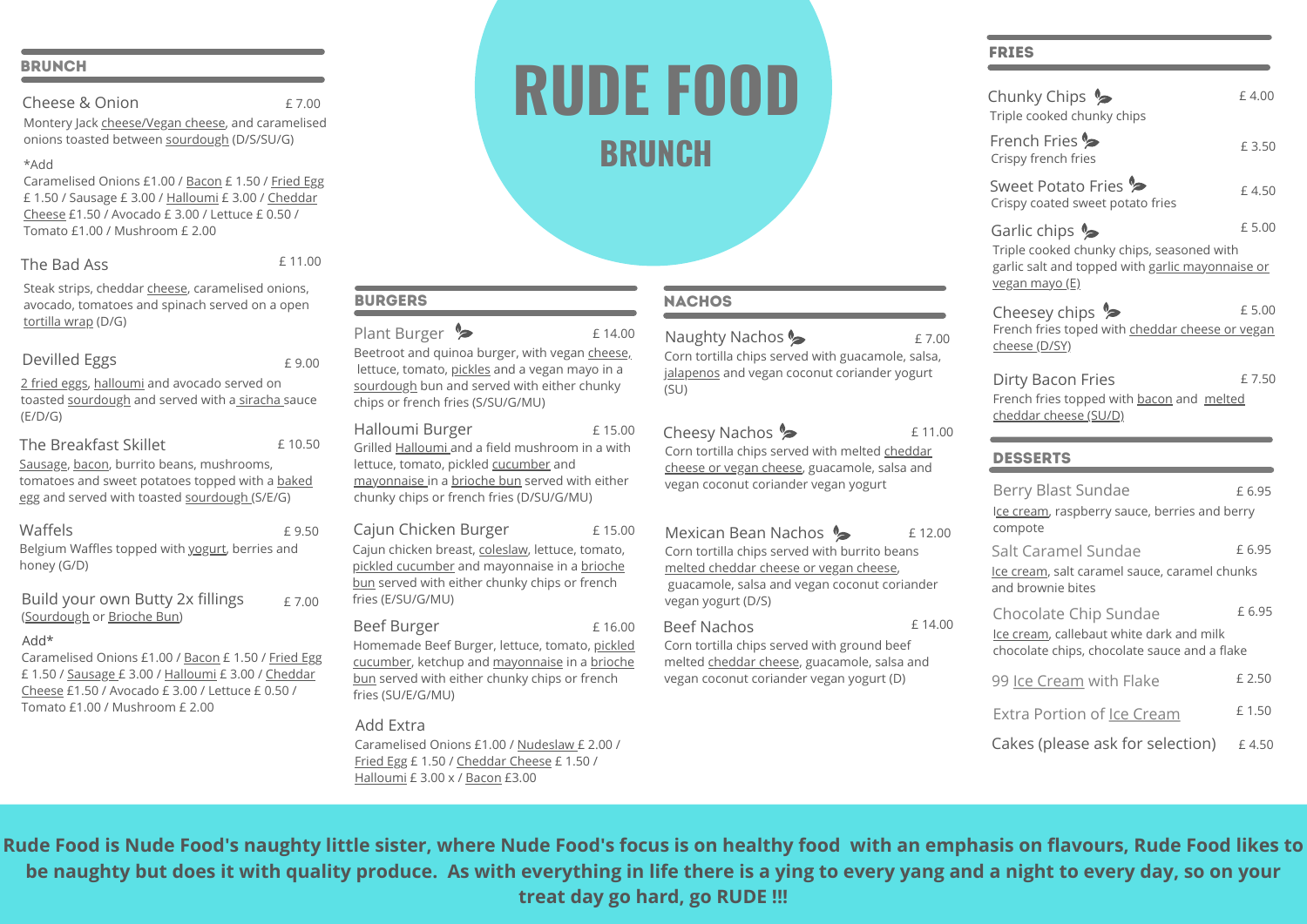# **NUDE FOOD LUNCH & DINNER**

#### STARTERS AND LIGHT BITES

| Stuffed Mushrooms •                                                                                                                         |  | £10.00 | <b>SALAD BOWLS</b>                                                                                    |
|---------------------------------------------------------------------------------------------------------------------------------------------|--|--------|-------------------------------------------------------------------------------------------------------|
| Mushrooms stuffed with sun-dried tomatoes, red<br>peppers, red onions, served with mixed salad leaves<br>and dressed in balsamic glaze (SU) |  |        | Asian Poke Bowl<br>Brown rice, mixed salad<br>cabbage, edamame, pio                                   |
| King Prawns in Garlic Butter<br>Garlic prawns with garlic mayonnaise and mixed                                                              |  | £9.50  | ginger and wasabi serv<br>dressing (SY/G/SU)                                                          |
| salad (CR)<br>Salt-Baked Beets<br>Salt baked beetroot, mixed salad leaves, radish and                                                       |  | £8.50  | Mexican Bowl <a><br/>Steamed quinoa, mixed<br/>potato, guacamole, ton<br/>coriander yogurt, jalap</a> |
| feta, served with sweet potato chips and Nude<br>dressing (D/S/M)                                                                           |  |        | Buddha Bowl <b>%</b><br>Mixed salad leaves, sw                                                        |
| Smoked Salmon and Crab Tartare<br>Smoked salmon and crab meat with avocado and<br>rocket salad with a mango and chilli salsa, served        |  | £14.50 | tomatoes, cabbage, car<br>cucumber and spring c<br>nude dressing (SU)                                 |
| with our nude dressing (CR/F/S/M)                                                                                                           |  |        | Nude Bowl <b>®</b><br>Mixed salad leaves, hu                                                          |
| The HAPI<br>Halloumi, avocado, poached eggs and rocket, served<br>on toasted sourdough and topped with seeds and                            |  | £10.00 | tomatoes, cabbage, car<br>onion topped with see<br>balsamic dressing (S/SI                            |
| balsamic glaze (D/E/SU)                                                                                                                     |  |        | <b>TOPPINGS</b><br>Feta £ 4.00 / Halloumi<br>/ King Prawns £7.00 / S<br>Chicken £ 5.00 / Steak !      |
|                                                                                                                                             |  |        |                                                                                                       |

## SMOOTHIE BOWLS

Acai Bowl  $\triangleright$ 

Acai especial and banana topped with granola, coconut flakes, fresh fruit, and goji berries (G/TN)

# d leaves, avocado, carrot, kled cucumber, picked ed with a sweet soy £ 13.00

#### Steamed quinoa, mixed salad leaves, sweet nato salsa, vegan coconut enos and corn chips (SU) £ 13.00

eet potato, avocado, rrots, red pepper, cucumber and spring onions served with our

mmus, avocado, rrots, cucumber and red ds and served with a balsamic dressing (S/SU)

 $£4.00$  / Poached Egg  $£ 1.50$  $\delta$ almon £9.50 / Cajun Strips £ 10.00 / Tofu £4.00

#### **WARM BOWLS**

#### Quinoa, spinach, broccoli, mushrooms, tomatoes, sweet potato, poached eggs or scrambled turmeric tofu topped with seeds and a balsamic glaze (E/SY/SU) Noodle Bowl **S** Rice noodles and stir fried vegetables in a soy, sesame, ginger and chilli sauce and topped with cashew nuts and spring onions (SY/S/TN) Wholesome Bowl  $\bullet$ £ 13.00 £ 13.00

#### Curry Bowl<sup>®</sup>

Thai masaman curry with vegetables, served with brown rice and topped with spring onions, crispy onions and chilli flakes and served with a toasted tortilla (SY/G)

# $E$  13.00 Burrito Bowl  $\approx$   $E$  13.00

Mexican beans and sweetcorn in a spicy tomato sauce served with brown rice and topped with guacamole, jalapeno peppers, vegan coconut coriander yogurt and tomato salsa (L)

#### **TOPPINGS**

Feta £ 4.00 / Halloumi £4.00 / Poached Egg £ 1.50 / King Prawns £7.00 / Salmon £9.50 / Cajun Chicken £ 5.00 / Steak Strips £ 10.00 / Tofu £4.00

### OPEN WRAPS

Rainbow Wrap

Hummus, carrot, cabbage, mixed leaves, red onion, pepper and avocado served in an open tortilla wrap and dressed with a nude dressing (G/SU) £ 9.50

# Feta Wrap

£ 13.00

Feta, sweet potato, sun dried tomatoes, red onion and rocket served in an open tortilla wrap and dressed with a balsamic glaze (D/G/SU) £ 11.00

#### Prawn Wrap

Atlantic prawns, lemon mayonnaise, mixed leaves, tomato, pickled cucumber and pickled ginger served in an open tortilla wrap and dressed with lemon and a nude dressing (CR/SU/G)

# Cajun Chicken Wrap

£ 12.00

 $£ 11.00$ 

Cajun chicken, red onion, carrot and rocket with a coriander vegan yogurt served in an open tortilla wrap and dressed with a balsamic dressing (G/SU)

Mango, pineapple and banana topped with granola, fresh fruit, coconut flakes and goji berries (G/TN)

All smoothie bowls come with honey or maple syrup on top.

Vegan option available

Allergins - C - Celery / G - Gluten / CR - Crustaceans / E - Egg / F - Fish / L - Lupin / D - Dairy / M -Molluscs / MU - Mustard / PN - Peanuts / S - Sesame / SY - Soy / SU - Sulphites / TN - Tree nuts

10% Service Charge has been added to your bill if you weren't happy with your service please let a member of the management team know

# Berry Bowl **S**

Strawberries, raspberries, blueberries and banana topped with granola, coconut flakes, fresh fruit, and goji berries (G/TN) £ 9.50 E 9.50 E 9.50 E 9.50 E 9.50 E 9.50 E 9.50 E 9.50 E 9.50 E 9.50

£ 13.00